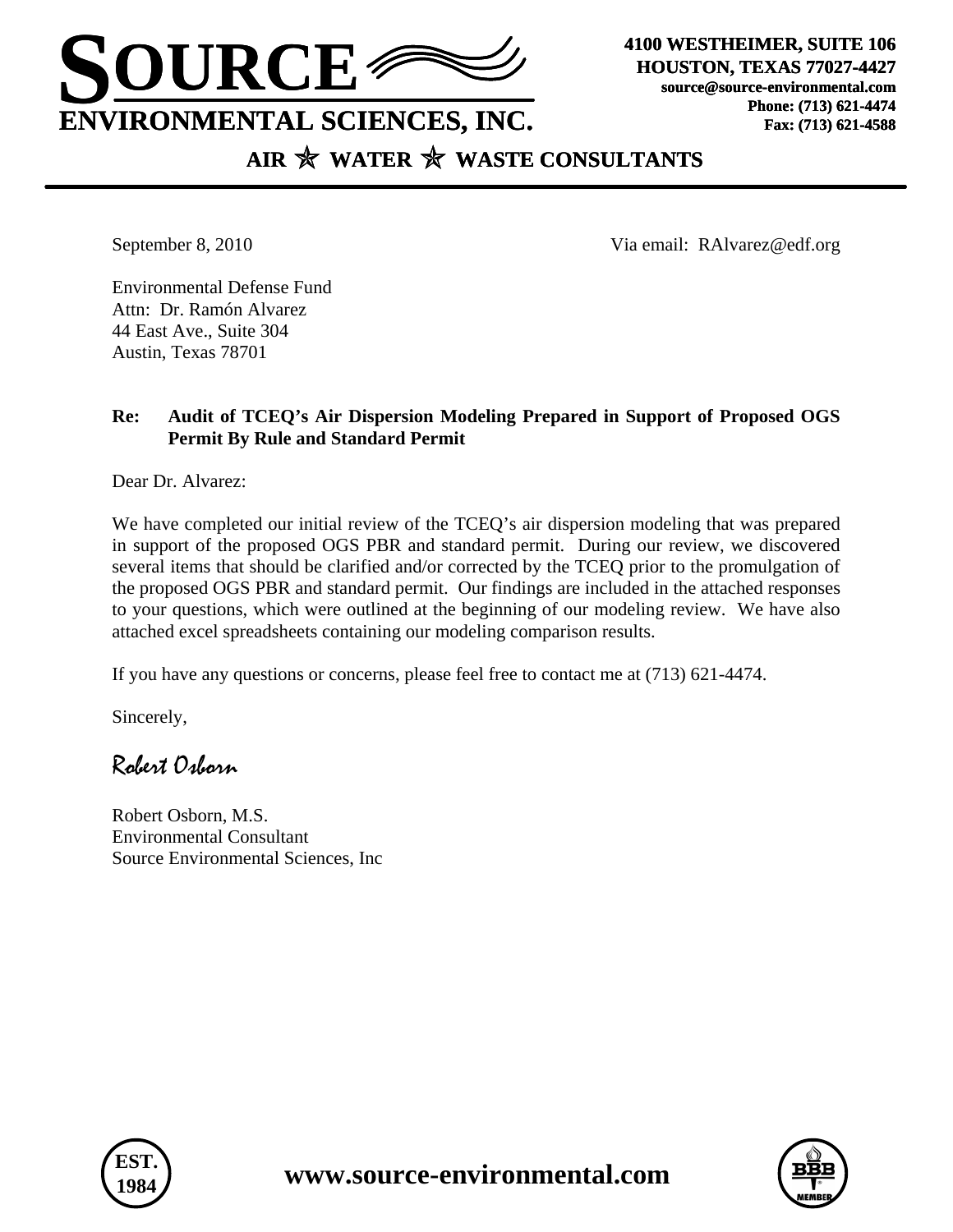#### **Questions/Issues for Independent Consultant Review of TCEQ's Protectiveness Review for its Proposed Oil and Gas Site (OGS) Authorizations (in no particular order of priority)**

- *1. Comprehensive assessment of the procedures and assumptions used by the TCEQ in its modeling analysis. (As we discussed, depending on timing and budget, alternative model runs may be desirable). Sub-questions of interest include, but are not limited to:* 
	- *a. Strengths and weaknesses of ISC vs AERMOD (was 40% discount applied to lowlevel fugitive sources?)*

A TCEQ Memo dated March 6, 2002 from the Air Dispersion Modeling Team Leader, Mr. Dom Ruggeri, allows an applicant to reduce low level fugitive emissions by 40% when using ISCST3). However, this 40% reduction in emissions was not claimed for low level fugitives in the TCEQ's modeling.

To determine how the modeling results would change if the TCEQ chose AERMOD instead of ISCST3, we reran the TCEQ modeling in AERMOD using both Travis and Tarrant county meteorological data. The results of this evaluation are shown in the attached spreadsheet file titled "O&G Tables Comparison.xls". Each tab in this spreadsheet shows the modeling results the TCEQ would have obtained if they used AERMOD with meteorological data from both Travis and Tarrant counties. Comparison tables showing the percent change in predicted concentrations are also provided. As shown in these spreadsheets, the differences in the unit impacts obtained from AERMOD and ISCST3 vary depending on the type of source that is modeled. Some sources yield higher unit impacts in AERMOD while different sources yield higher unit impacts in ISCST3. Based on this analysis, it is evident that the worst-case emissions from one source may be underestimated depending on the model used and the location that is chosen. Therefore, we suggest that the TCEQ perform the analysis described below to ensure (without a doubt) that the proposed OGS PBR and standard permit will be protective of public health and welfare anywhere in the State of Texas:

- 1. Rerun the modeling in ISCST3 and AERMOD for multiple locations in the state (perhaps include one county for each TCEQ region) and for all identified source categories and
- 2. For a given source category, choose the highest impacts from all modeling runs combined.
	- *b. Representativeness to other parts of Texas of a surface met data set from Austin.*

As shown in the answer to Question 1.a above, Tarrant County meteorological data may result in higher offsite concentrations for certain sources (at least in AERMOD). For a side-by-side comparison of the modeling results that the TCEQ obtained using ISCST3, we chose to rerun ISCST3 using a meteorological data set that simulates conditions that generate theoretical maximum offsite ground-level concentrations. The specific meteorological data set that we used was generated using a computer program called "ISCST Screening Met Program" that creates a data file that instructs ISCST3 to cycle through predefined wind directions and all possible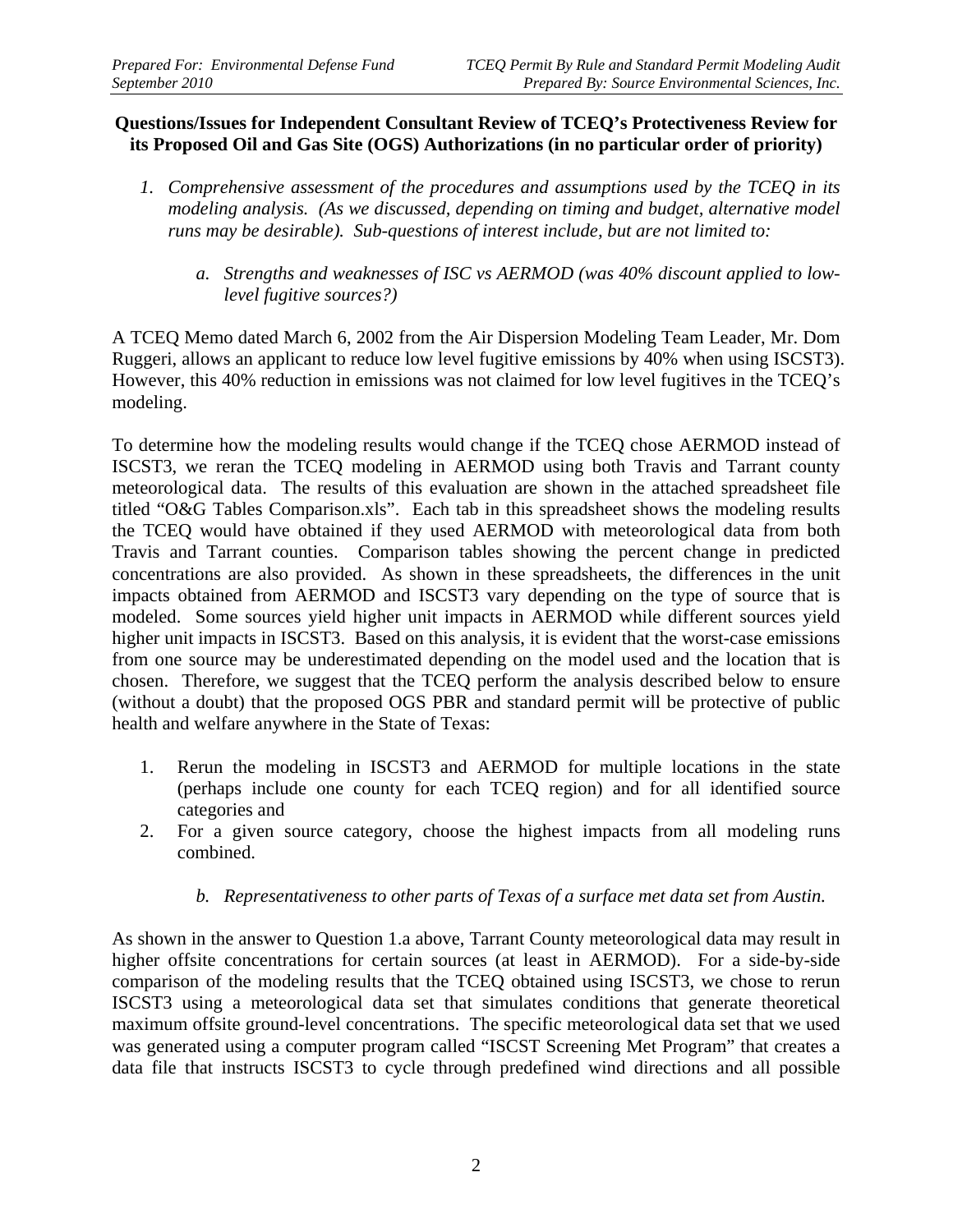meteorological stability classes when running the model. This program was designed by Mr. Pat Hanrahan of the Oregon Department of Environmental Quality (retired).

The resulting impacts generated using this meteorological data set should theoretically be the "worst-case" impacts that could occur anywhere in the State of Texas (not just in Travis County in the years that the TCEQ evaluated). The results of this analysis are shown in the attached excel spreadsheet file titled "O&G Modeling Comparison – Star Met Data.xls". As shown in this file, the unit impacts modeled by the TCEQ for fugitives, process vents, and blowdown/purging stacks are almost all lower than the worst-case unit impacts that we obtained (excluding 50 foot tall process vents). Therefore, we believe that the unit impacts modeling tables in the proposed OGS PBR and standard permit do not represent the "worst-case" scenario for these types of sources. To ensure that the "worst-case" scenario for all sources has been considered, the TCEQ should perform the evaluation described in our response to question 1.a above.

*c. Adequacy of using ISC for sources subject to federal review.* 

The EPA Guideline on Air Quality Models published in 40 CFR 51, Appendix W does not list ISCST3 as a preferred air quality model for use in regulatory applications. Furthermore the EPA's SCRAM website (http://www.epa.gov/ttn/scram/dispersion\_prefrec.htm) states the following:

 "As of December 9, 2006, AERMOD is fully promulgated as a replacement to ISC3, in accordance with **Appendix W."** 

Therefore, ISCST3 should not be used to evaluate impacts from sources subject to federal review (i.e., major sources). If the modeling conducted for the proposed OGS PBR and standard permit is performed in ISCST3, the resulting PBR and standard permit should not be used to authorize facilities at sites that are a major source of air pollutants.

2. Contributing zone. Is the inclusion of all facilities at an OGS (contiguous or adjacent *properties under common control with same 2-digit SIC code) located up to ¼ mile from a facility requiring registration adequately protective? See proposed standard permit (b)(5)(c), p. 104. Said differently, are the residual pollutant concentrations that can be produced at distances beyond ¼ mile sufficiently small so as to be considered insignificant to a particular receptor? Are there potential cumulative impacts from dense network of OGS close to populated areas such as is occurring in the Barnett Shale?* 

We can conceive a scenario where two sites owned by the same company located more than  $\frac{1}{4}$ mile from each other would result in offsite impacts that are substantially higher than what one would predict for just one of the sites. An example of one such scenario is illustrated and described below: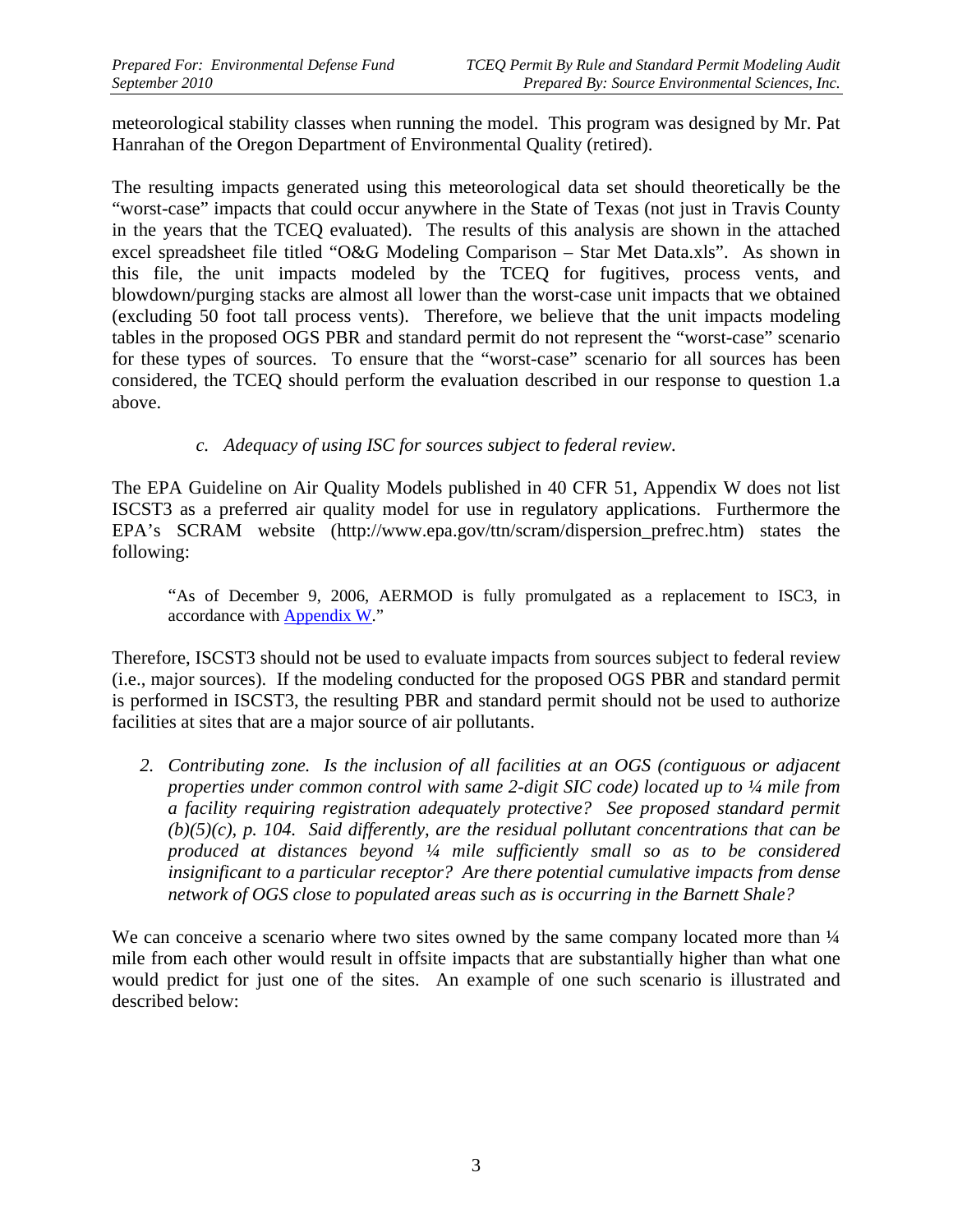

A company owns two OGS facilities on properties that are located approximately 1,600 feet from each other (which is greater than ¼ mile). The upwind property contains a 30 foot tall process vent located 100 feet from its downwind property line with a benzene emission rate of 1.89 lb/hr. This process vent is denoted as Source A in the figure above. The downwind property also contains a 30-foot tall process vent located 100 feet from its downwind property line with a benzene emission rate of 1.89 lb/hr. This process vent is denoted as Source B in the figure above. The distance from the downwind property's downwind property line (Point C) to Source A is 1,900 feet. Calculating the benzene impacts at Point C using the unit impacts for process vents in Table 2 of the proposed OGS PBR and standard permit yields a concentration of  $170 \mu g/m<sup>3</sup>$  from Source B and a concentration of 86.89  $\mu$ g/m<sup>3</sup> from Source A, which totals 256.89  $\mu$ g/m<sup>3</sup>. (Please note that benzene emission rate of 1.89 lb/hr was calculated using the maximum hourly emission rate calculation methodology shown in Table 1 of the proposed OGS PBR and standard permit.)

If we consider the impacts from both sites combined, it is clear that the benzene ESL (170  $\mu$ g/m<sup>3</sup>) will be exceeded at the downwind property's downwind property line. This violates the impact evaluation requirement in paragraph (k)(3)(B) of the proposed standard permit and PBR. However, since the company can consider these properties as two different sites, the scenario described above can be authorized under the new standard permit. This evaluation shows that the ¼ mile site separation allowed by the proposed OGS PBR and standard permit may result in offsite impacts that would not be authorized by the standard permit. Therefore, a more comprehensive system for separating sites that is more protective of human health and the environment should be developed by the TCEQ prior to the issuance of the OGS standard permit.

*3. Would the conclusions of protectiveness review change if comparison values for different averaging times were used, such as ATSDR Minimal Risk Level for benzene for acute exposures (1-14 days) of 9 ppb? (If modeling runs are conducted, we may wish to include additional averaging times such as 24-hour and 14-day).* 

To answer this question, we first converted the 9 ppb standard for benzene acute exposures into  $\mu$ g/m<sup>3</sup> using atmospheric conditions at Standard Temperature and Pressure (STP; T=293 Kelvin and P=101,325 Pascals). At STP, the ATSDR Minimal Risk Level converts to 29.24  $\mu$ g/m<sup>3</sup>. Running the ISCST3 model for "process vents" at the various specified heights in the proposed standard permit and retaining the 24-hour average concentrations yields a maximum 24-hour unit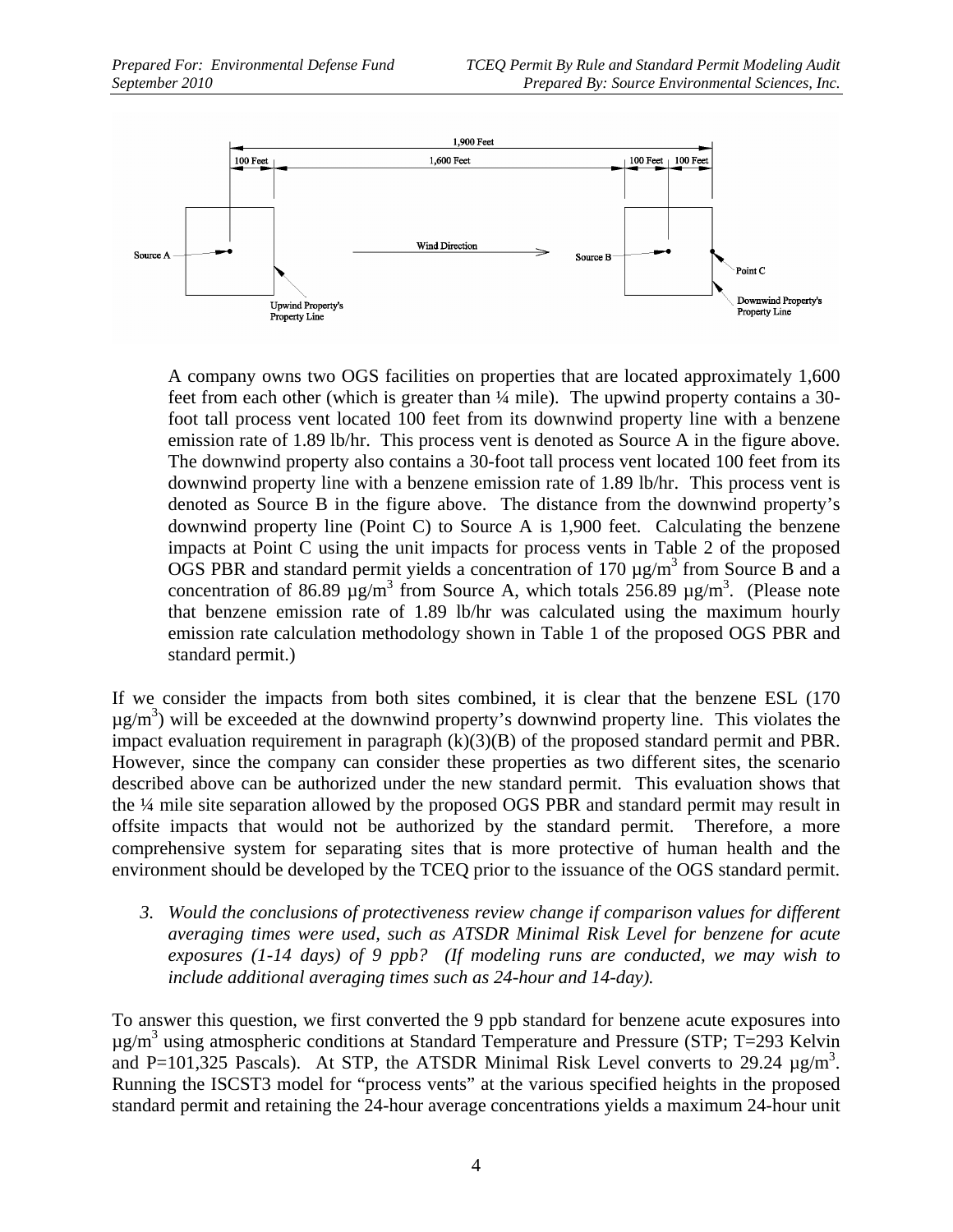impact of 174 [ $\mu$ g/m<sup>3</sup> / lb/hr], which occurs 150 feet downwind from a 10 ft tall process vent. Using the equations in Table 1 of the proposed OGS PBR and standard permit, we can calculate a maximum allowable benzene emission rate of 0.168 lb/hr based on maximum allowable impacts occurring 150 feet from a 10 ft tall process vent (0.168 lb/hr = 29.24  $\mu$ g/m<sup>3</sup> / 174 [ $\mu$ g/m<sup>3</sup> / lb/hr]). Performing the same calculations using the short-term Effects Screening Level (ST-ESL), as proposed in the new OGS PBR and standard permit, yields a maximum allowable emission rate of 0.3625 lb/hr (0.3625 lb/hr = 170  $\mu$ g/m<sup>3</sup> / 469 [ $\mu$ g/m<sup>3</sup> / lb/hr]). Therefore, if a 10 foot tall process vent located 150 feet from a property line is emitting between 0.168 and 0.3625 lb/hr of benzene, the proposed PBR and standard permit modeling would suggest that the impacts would be protective of public health and welfare. However, comparing the impacts to the ATSDR Minimal Risk Level for a 24-hour average concentration shows that the operation would actually not be protective of public health and welfare. Therefore, the TCEQ should address this issue in the modeling that was conducted for this PBR and standard permit.

Please note that we considered running the model to retain the process vent concentrations based on a 14-day concentration. Unfortunately there is no option to specify this specific averaging time in the model and manually setting the model up to yield this information is very time consuming. Therefore, we only considered the 24-hour averaging time period in our evaluation.

*4. Treatment of emissions sources. How reasonable are the parameters selected to simulate specific types oil/gas emissions sources (especially flares, engines, and truck loading). Do the groupings of sources described on p. 58 adequately capture all the emissions sources typical of an OGS?* 

We attempted to contact Ms. Anne Inman, Section Manager of the TCEQ's Rule Registrations Section, and requested that she send us the data that was used to develop the source input parameters for their modeling. She has not responded to our request. Therefore, in an attempt to validate the TCEQ's source input data, we performed our own evaluation of the modeling input parameters used for both large and small engines and turbines to confirm that they are reasonable. This evaluation focused on the exhaust flow rate and temperature of the engines used in the model. Based on 1996 engine performance information for G3400 and G3500 series Caterpillar gas engines (see the attached table titled "Engine Exhaust Parameters"), the exhaust flow rates for both small and large class engines are smaller than the values used by the TCEQ (4,800 cfm for small  $\lfloor$ <1,000 hp] engines and 9,500 cfm for large  $\lfloor$ >1,000 hp] engines). Since the exhaust flow rates for these engines are lower than the flow rates that the TCEQ used in their modeling, the stack exit velocities may also be lower for these engines (assuming that the stack exit diameter is the same for all engines). Therefore, we propose that the TCEQ add a condition to the draft OGS standard permit and PBR language that limits engine and turbine exhaust exit velocities to a minimum of 159 ft/sec for small engines and 315 ft/sec for large engines (these are the exit velocities used in the TCEQ's modeling).

Regarding the other sources modeled for this proposed permit, at face value the modeling input parameters that were used by the TCEQ seem to be reasonable. Therefore, continuing to explore the reasonability of all other source inputs may not be a fruitful exercise.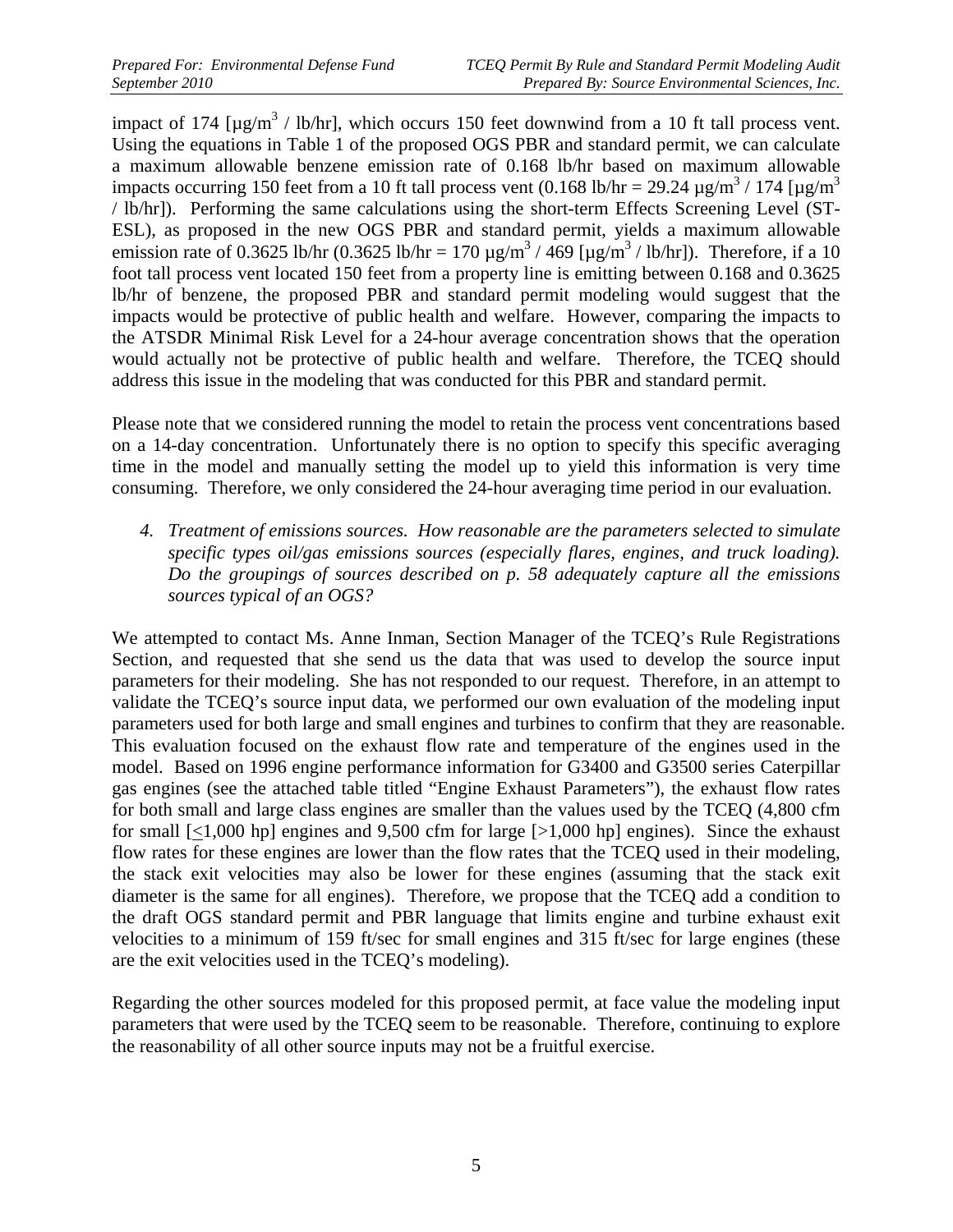*5. Applicant modeling. What are the potential problems associated with allowing applicants to conduct their own screening or dispersion modeling in support of a PBR or standard permit or PBR (see, e.g., SP p. 114)?* 

To preface our comment on this question, we would like to point out that we did some research on this topic and we were not able to locate any regulation or policy that would prohibit the TCEQ from allowing company's to submit modeling in support of a PBR or standard permit. In fact, there is already a PBR on the books that allows applicants to submit dispersion modeling to demonstrate that the project to be authorized will not cause an exceedance of any NAAQS (specifically 30 TAC §106.512 *Stationary Engines and Turbines* [effective 6/23/2001]).

The concern with allowing applicants to perform their own screening or dispersion modeling for a PBR or standard permit is that any refined modeling that is performed may not be reviewed by the TCEQ as carefully as a modeling study for a regular NSR permit. The reason for this concern is that a permit engineer in charge of reviewing the PBR or standard permit application may not be required to send the applicant's modeling to the TCEQ modeling section for their review. Therefore, issues in the modeling may slip through the cracks. To prevent this from happening, the EDF could propose adding a requirement for the modeling section to review all dispersion modeling that is submitted for an OGS PBR or standard permit.

### **ADDITIONAL FINDINGS**

Stack-Tip Downwash:

The TCEQ's modeling for compressor blowdowns and pipeline purging stacks does not consider stack-tip downwash, which is a non-regulatory default option in AERMOD and ISCST3. Excluding stack-tip downwash from the modeling study ignores the effects of turbulent eddies that form immediately downwind from a stack. The AERMOD Implementation Guide (revised March 19, 2009) states that stack-tip downwash should be turned off for capped or horizontal stacks that are not subject to building downwash. However, the compressor blowdown and pipeline purging stacks were not represented as horizontal or capped stacks. Therefore, the TCEQ should either include stack-tip downwash in their evaluation or should explain why it was not included for these types of sources. (Please note that the TCEQ included stack-tip downwash for all other modeled point sources. Also the predicted concentrations for compressor blowdowns and pipeline purging will increase if stack-tip downwash is included in the model.)